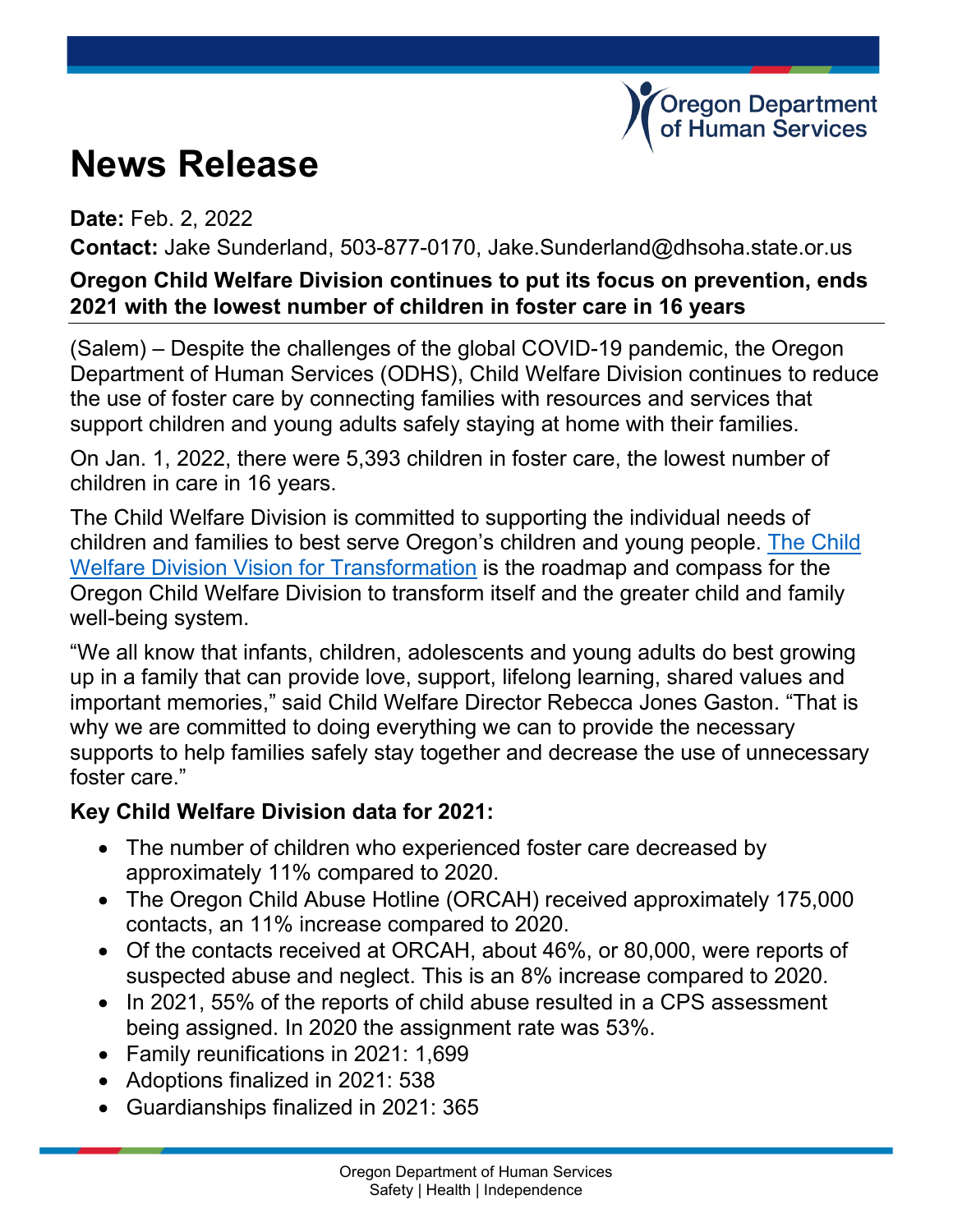• Oregon continues to serve all children in state. No children were placed in outof-state residential treatment facilities in 2021.

#### **Key accomplishments in 2021**

In 2021, the Child Welfare Division committed itself to integrating the Child Welfare Division Vision for Transformation into actionable policies and practices to create a strong child and family wellbeing system. Some accomplishments include:

- Gaining federal approval of the [Oregon Family First Prevention Services](https://www.oregon.gov/dhs/DHSNEWS/NewsReleases/Oregon-Family-First-2021-04-01.pdf)  [Plan,](https://www.oregon.gov/dhs/DHSNEWS/NewsReleases/Oregon-Family-First-2021-04-01.pdf) with a phased demonstration in three diverse areas beginning in 2022. This will strengthen and support families to decrease the number of children entering foster care and is the first major federal modernization of the child welfare system in 30 years.
- Implementing the Oregon Indian Child Welfare Act (ORICWA), which codifies provisions from the federal Indian Child Welfare Act (ICWA), into Oregon law to ensure Oregon's child welfare practices better serve Tribal families. In addition, ORICWA recognizes customary adoptions, which are adoptions that align with traditional Tribal child-rearing practices.
- Being one of the first states to distribute [federal pandemic aid](https://www.oregon.gov/dhs/DHSNEWS/NewsReleases/Cash%20assistance%20%20to%20available%20young%20adults.pdf) to support qualifying children and young adults who have experienced foster care. This pandemic aid included \$1.3 million to more than 300 young people to help them pay for higher education, housing, bills, access to technology and equipment, access to self-care and mental health support, and other important resources.
- Amplifying strategies to prevent child fatalities, such as developing a collaborative [safe sleep](https://www.oregon.gov/dhs/DHSNEWS/NewsReleases/Safe-Sleep-2021.pdf) guide for families used by providers and coordinating with community partners to end the sale of crib bumpers in Oregon.
- Joining the National Partnership for Safety collaborative, ensuring data sharing and a [focus on safety science.](https://www.oregon.gov/dhs/DHSNEWS/NewsReleases/NPSC-PR-2021.pdf)
- Expanding a mobile crisis unit to address the critical needs of children in foster care with 24-hour support.
- Building specific resource family recruitment and retention plans based on the unique needs of each ODHS district.
- Expanding the evidence-based [KEEP](https://www.keepfostering.org/oregon/) program, to include affinity groups such as Spanish-speaking, LGBTQIA2S+ affirming, Native American, and transracial families to support resource families and relatives caring for children.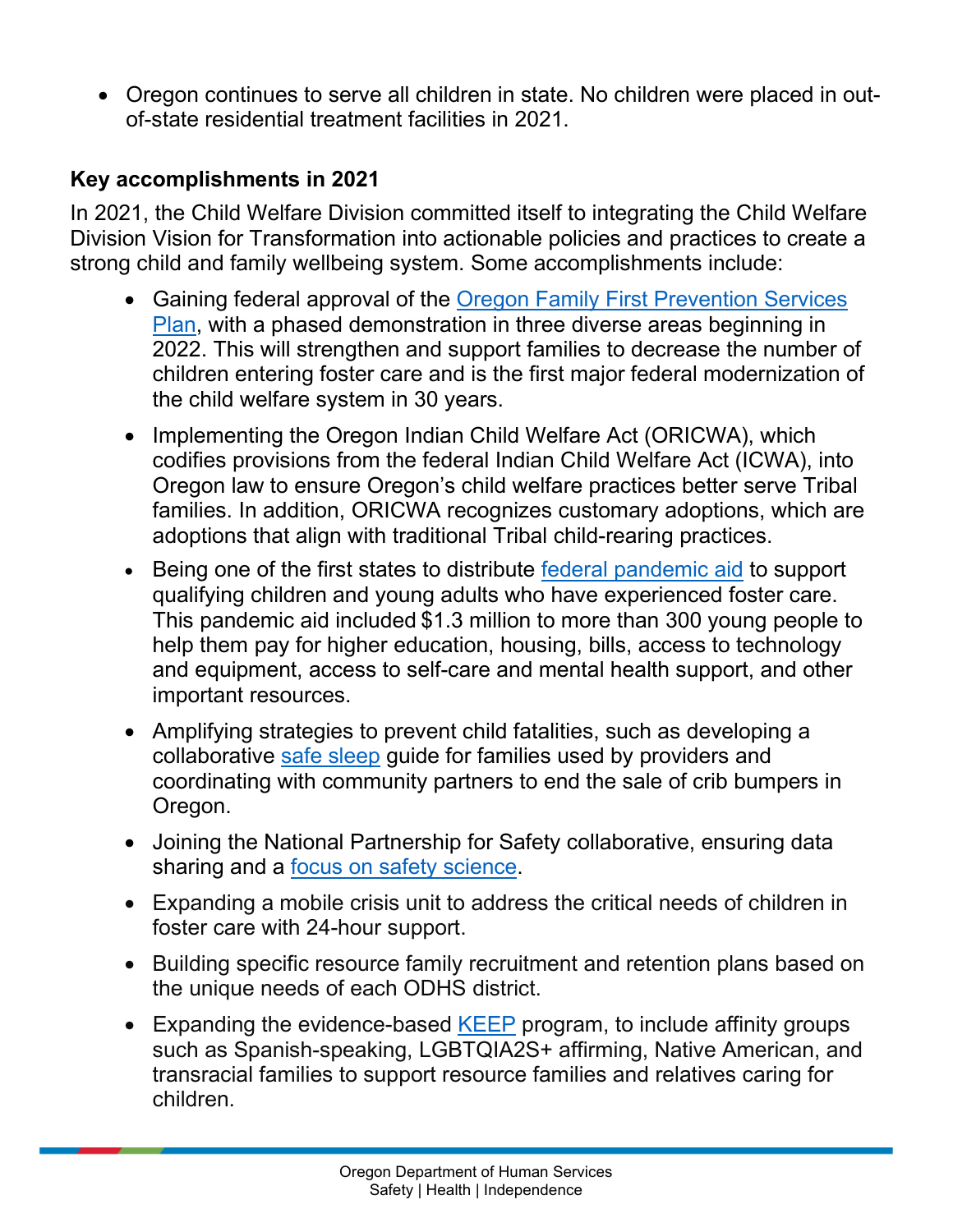- Providing alternative childcare reimbursement during the pandemic to help families access care when childcare centers or schools were closed.
- Launching a [public data dashboard](https://www.oregon.gov/dhs/Data/Pages/CW-FPMs.aspx#gi) on Oregon's performance of federal child welfare outcomes to increase transparency.
- Integrating [All About Me books](https://www.orparc.org/resources/all-about-me) for children experiencing foster care into procedure, the first child welfare jurisdiction in the country to do so. These books are a way to help every child who enters care understand that their story, perspective, culture and identity matter.
- Taking steps to reduce structural racism within the Child Welfare Division by making rule and practice changes to reduce the oversurveillance of families of color, give power to communities, and address structural bias in decision making. These steps include:
	- o Reviewing 27 policies using a racial equity impact assessment tool to assess the unintended consequences of policies that contribute to the marginalization of communities of color.
	- $\circ$  No longer requiring medical providers to report new mothers who test positive for substance use after childbirth to the Oregon Child Abuse Hotline. Medical providers are encouraged to instead use their training and expertise to determine and report when there is a safety concern.
	- o Reducing requirements for parents to be eligible for gas vouchers.
	- o Incorporating biological families and Tribal Nations into the decisionmaking process when making decisions about immunization of children in foster care.
	- o Expanded training centered on equity and service delivery:
		- About 2,600, or 78% of Child Welfare staff, attended an equity focused training.
		- About 2,800, or 84% of Child Welfare staff, attended training on the American Disabilities Act and incorporating its protections into Child Welfare practice.

## **How to support children and families in Oregon**

Support children and families in Oregon by [becoming a resource \(foster\) parent](https://www.oregon.gov/dhs/CHILDREN/FOSTERCARE/Pages/become-fosterparent.aspx) for [children in foster care.](https://www.oregon.gov/dhs/CHILDREN/FOSTERCARE/Pages/become-fosterparent.aspx)

The MyNeighbOR program helps meet the essential needs of children, families, and young adults impacted by foster care. [Learn how to provide support.](https://everychildoregon.org/myneighbor/)

There are many different resources and supports available in our communities to help children and families meet their needs. Sometimes, the best way to support child and family wellbeing is to help them get plugged-in to the resources they need: